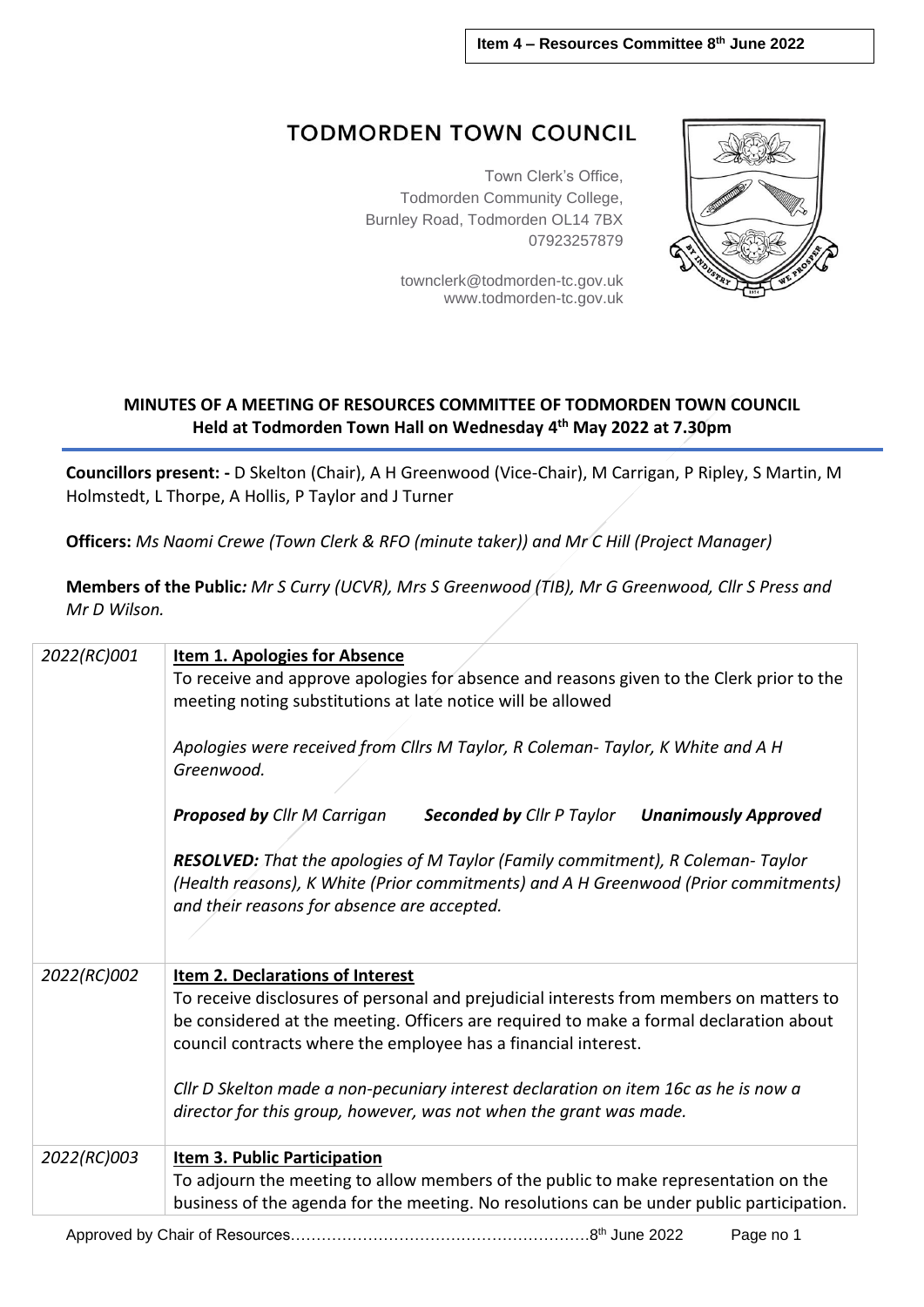|             | Representation was made by Shelia Greenwood and Geoff Greenwood regarding the<br>Todmorden in Bloom grant application.                                                                                                                                                                                                             |
|-------------|------------------------------------------------------------------------------------------------------------------------------------------------------------------------------------------------------------------------------------------------------------------------------------------------------------------------------------|
|             | Representation was made by Stephen Curry regarding the UCVR grant application.                                                                                                                                                                                                                                                     |
| 2022(RC)004 | Item 4. Minutes - For decision<br>To approve the minutes of the Resources Committee meeting held on 16 <sup>th</sup> February<br>2022.                                                                                                                                                                                             |
|             | <b>Proposed by Cllr A Hollis</b><br><b>Seconded by Cllr L Thorpe+</b><br><b>Unanimously Approved</b>                                                                                                                                                                                                                               |
|             | RESOLVED: That the minutes of the Resources Committee meeting held on 16 <sup>th</sup> February<br>2022 be accepted as a true record and the Chair be authorised to sign as such.                                                                                                                                                  |
| 2022(RC)005 | Item 5. Exclusion of Press and Public - Public Bodies (Admission to Meetings Act) 1960<br>To consider and confirm any agenda items that require the exclusion of the Press and<br>Public in accordance with the Public Bodies (Admissions to Meetings) Act 1960 for<br>matters appertaining to confidential or exempt information. |
|             | <b>Proposed by Cllr M Carrigan</b> Seconded by Cllr P Taylor<br><b>Unanimously Approved</b>                                                                                                                                                                                                                                        |
|             | <b>RESOLVED:</b> That any public or press who may attend be allowed to stay for the whole of<br>the meeting                                                                                                                                                                                                                        |
| 2022(RC)006 | Item 6. End of Year Financial Outturn and comparison to start of Year Budgets -<br>information only<br>To receive a report on the End of year financial outturn and analysis of variance of spend<br>to the start of year budget.                                                                                                  |
|             | <b>Proposed by Cllr L Thorpe</b><br><b>Seconded by Cllr P Ripley</b><br><b>Unanimously Approved</b>                                                                                                                                                                                                                                |
|             | RESOLVED: That Members noted the satisfactory outturn for 2021/22.                                                                                                                                                                                                                                                                 |
|             | That Members considered the year on year variances.                                                                                                                                                                                                                                                                                |
| 2022(RC)007 | Item 7. Internal Audit Report- information only<br>To receive the internal Audit report for 2021/2022                                                                                                                                                                                                                              |
|             | <b>Proposed by Cllr M Carrigan</b><br><b>Seconded by Cllr P Taylor</b><br><b>Unanimously Approved</b>                                                                                                                                                                                                                              |
|             | RESOLVED: That Members noted the clear Internal Audit Report.                                                                                                                                                                                                                                                                      |
| 2022(RC)008 | <u>Item 8. AGAR - Information only</u><br>To review the completed AGAR forms prior to submission to Full Council                                                                                                                                                                                                                   |
|             | <b>Proposed by Cllr S Martin</b><br><b>Seconded by Cllr P Ripley</b><br><b>Unanimously Approved</b>                                                                                                                                                                                                                                |
|             | Page no 2                                                                                                                                                                                                                                                                                                                          |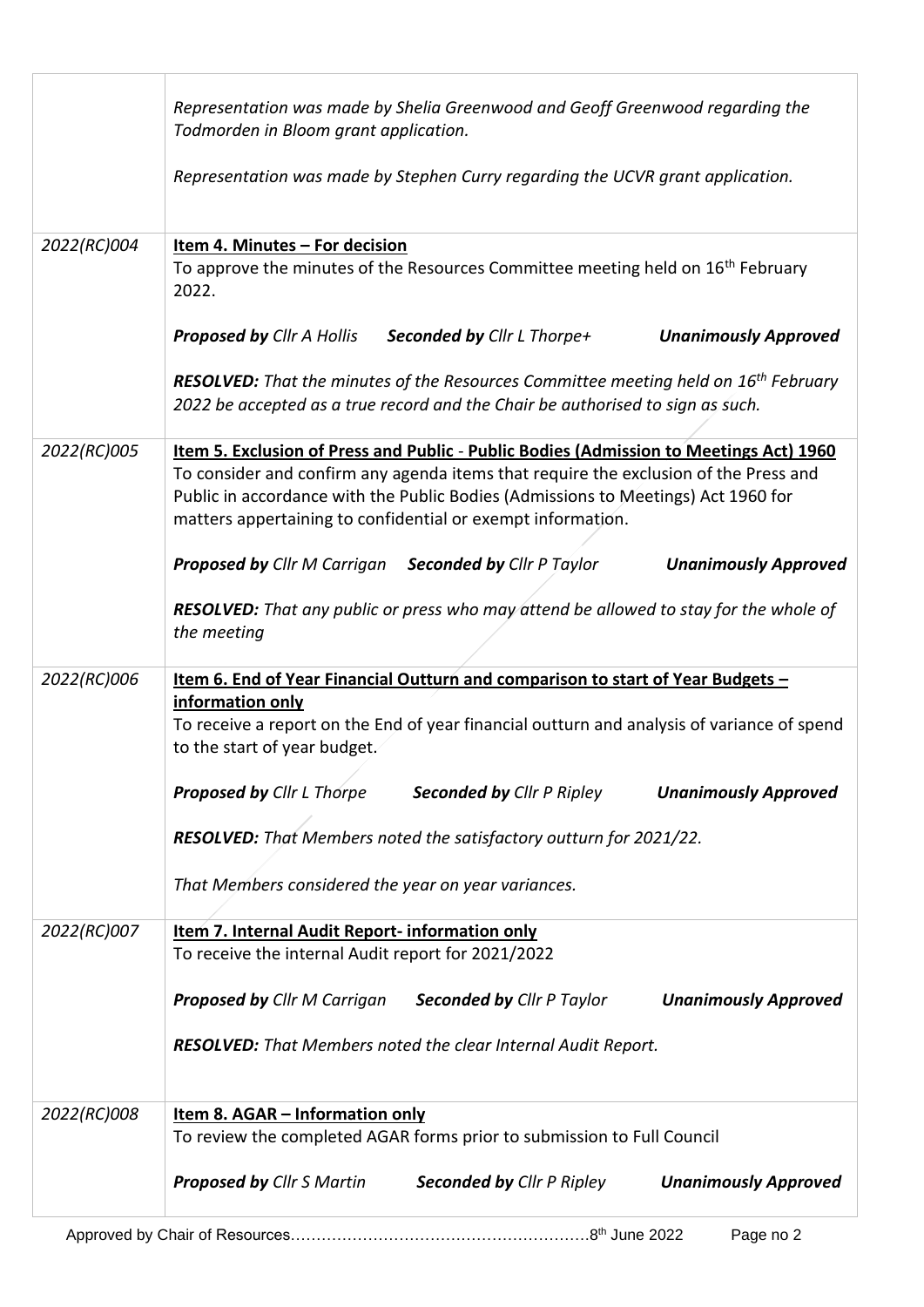|             | <b>RESOLVED:</b> That the AGAR be noted for recommendation to Full Council for approval and                                                                                                                                                                                                                                          |
|-------------|--------------------------------------------------------------------------------------------------------------------------------------------------------------------------------------------------------------------------------------------------------------------------------------------------------------------------------------|
|             | sign off at the May meeting.                                                                                                                                                                                                                                                                                                         |
|             |                                                                                                                                                                                                                                                                                                                                      |
|             |                                                                                                                                                                                                                                                                                                                                      |
| 2022(RC)009 | Item 9. Start of year Budget for 2022/2023 - for decision                                                                                                                                                                                                                                                                            |
|             | To receive a report detailing the start of year budgets for 2022/2023.                                                                                                                                                                                                                                                               |
|             | <b>Proposed by Cllr D Skelton</b><br><b>Seconded by Cllr L Thorpe</b><br><b>Unanimously Approved</b>                                                                                                                                                                                                                                 |
|             | RESOLVED: That Members noted the start of year budget position.                                                                                                                                                                                                                                                                      |
|             | That £8,300 is moved from the revenue budget to Festive Lights Earmarked Reserve and                                                                                                                                                                                                                                                 |
|             | £5000 to the Community Development Reserve                                                                                                                                                                                                                                                                                           |
|             | That the Resources Committee makes the recommendation to Full Council to ratify the<br>use of the Year End Commitments Reserve of £16,000 and to bring back into the revenue<br>budget Earmarked Reserves relating to Benches of £10,000, Defibrillators £7,000 and<br>£7,720 Town Deal Contribution for these projects to progress. |
|             |                                                                                                                                                                                                                                                                                                                                      |
|             |                                                                                                                                                                                                                                                                                                                                      |
| 2022(RC)010 | Item 10. Upgrade of Accounting system- information only                                                                                                                                                                                                                                                                              |
|             | To receive confirmation that in view of increased financial activities that the Councils                                                                                                                                                                                                                                             |
|             | accounting system has been upgraded.                                                                                                                                                                                                                                                                                                 |
|             | Members note the upgrade to the system.                                                                                                                                                                                                                                                                                              |
| 2022(RC)011 | Item 11. Financial Summary - information only                                                                                                                                                                                                                                                                                        |
|             | To receive a financial summary and detailed income and expenditure as of 27th April<br>2022.                                                                                                                                                                                                                                         |
|             |                                                                                                                                                                                                                                                                                                                                      |
|             | <b>Financial Summary</b><br>11a                                                                                                                                                                                                                                                                                                      |
|             | 11 <sub>b</sub><br>Commitments                                                                                                                                                                                                                                                                                                       |
|             | <b>Budgets by Detail</b><br>11c                                                                                                                                                                                                                                                                                                      |
|             | <b>Balance Sheet</b><br>11d                                                                                                                                                                                                                                                                                                          |
|             |                                                                                                                                                                                                                                                                                                                                      |
|             | <b>Proposed by Cllr D Skelton</b><br><b>Seconded by Cllr L Thorpe</b><br><b>Unanimously Approved</b>                                                                                                                                                                                                                                 |
|             | RESOLVED: That Members received the above information en bloc.                                                                                                                                                                                                                                                                       |
|             | Cllr A H Greenwood arrived @ 7.55pm                                                                                                                                                                                                                                                                                                  |
|             |                                                                                                                                                                                                                                                                                                                                      |
| 2022(RC)012 | <u>Item 12. Benches - information only</u>                                                                                                                                                                                                                                                                                           |
|             | To receive an update outlining where new benches acquired under the Welcome Back<br>Fund have been located.                                                                                                                                                                                                                          |
|             | <b>Proposed by Cllr P Taylor</b><br><b>Seconded by Cllr P Ripley Unanimously Approved</b>                                                                                                                                                                                                                                            |
|             |                                                                                                                                                                                                                                                                                                                                      |
|             | RESOLVED: That Members note the update on the Welcome Back Fund benches.                                                                                                                                                                                                                                                             |
|             | Page no 3                                                                                                                                                                                                                                                                                                                            |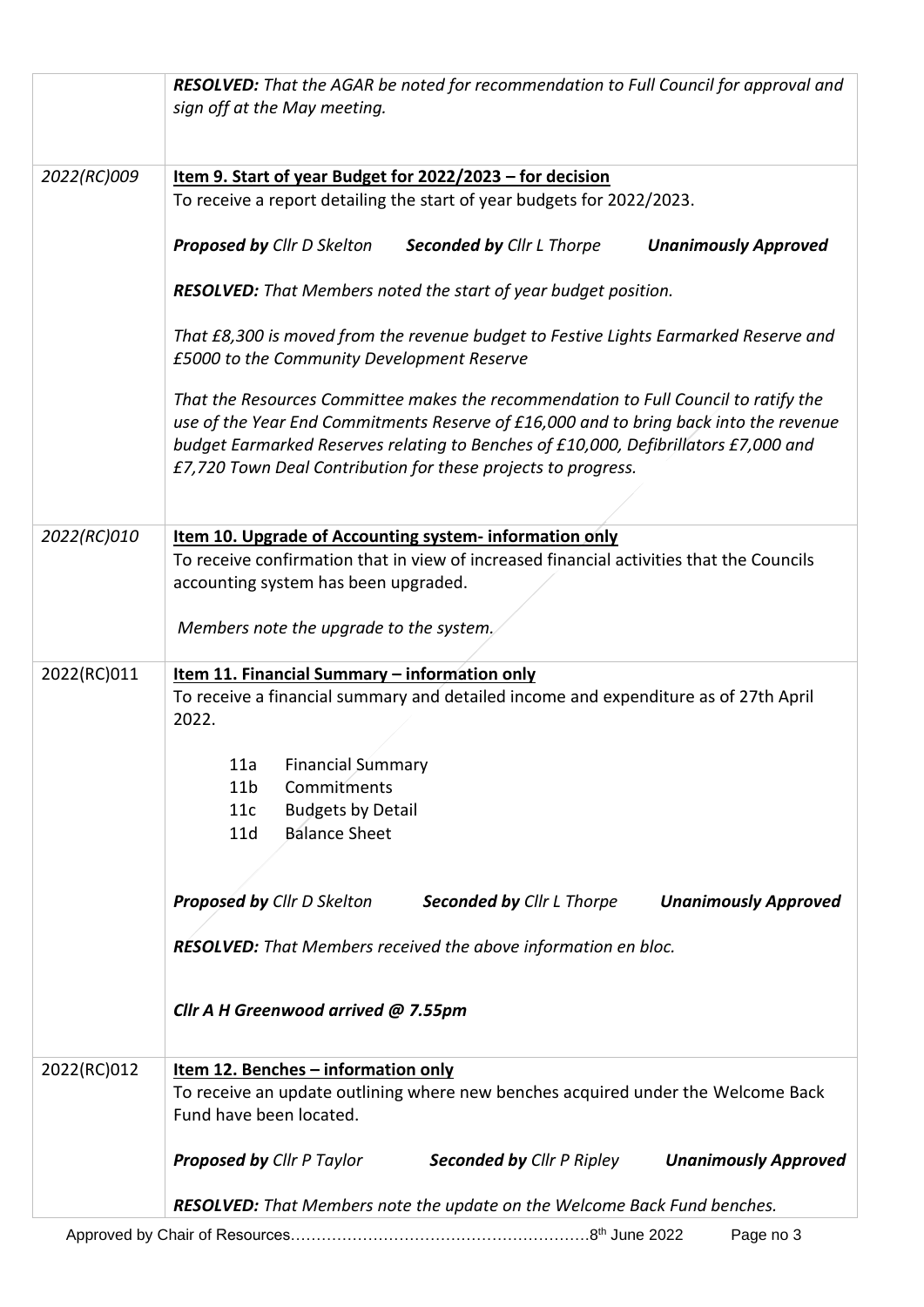| 2022(RC)013 | <b>Item 13. Benches Policy</b><br>To receive a report and draft policy relating to the Todmorden Town Council owned<br>benches.                                                                                                                                                                                                         |  |  |  |
|-------------|-----------------------------------------------------------------------------------------------------------------------------------------------------------------------------------------------------------------------------------------------------------------------------------------------------------------------------------------|--|--|--|
|             | <b>Proposed by Cllr L Thorpe</b><br><b>Seconded by Cllr J Turner</b><br><b>Approved</b>                                                                                                                                                                                                                                                 |  |  |  |
|             | <b>RESOLVED:</b> That the Resources Committee note the change of assets reported to Full<br>Council in April 2022 of new benches from the Welcome Back Fund.                                                                                                                                                                            |  |  |  |
|             | That the Resources Committee, as per the presented policy, recommend to Full Council a<br>delegated refurbishment procedure of 20 benches per annum to be managed by Officers.                                                                                                                                                          |  |  |  |
|             | That the Resources Committee reviews the information provided in the Appendices and<br>confirms the type of bench as an Ilkley Sloper or to be recommended to Full Council,<br>taking into consideration the costings in the Policy are based on recycled plastic Benches<br>in line with the Councils stance on the Climate Emergency. |  |  |  |
|             | That the Resources Committee reviewed the policy provided and recommend it to Full<br>Council for adoption.                                                                                                                                                                                                                             |  |  |  |
|             | That the Resources Committee recommend to Full Council that delegated authority to<br>the Town Clerk to fulfil any applications for Memorial Benches or Plaques within the<br>policy provided.                                                                                                                                          |  |  |  |
|             | ACTION: Town Clerk to request a sample plaque to show the Resources Committee                                                                                                                                                                                                                                                           |  |  |  |
| 2022(RC)014 | Item 14. Defibrillators<br>To receive a report relating to the Councils defibrillator installation project.                                                                                                                                                                                                                             |  |  |  |
|             | <b>Proposed by Cllr A H Greenwood</b><br><b>Seconded by Cllr M Carrigan</b><br><b>Unanimously Approved</b>                                                                                                                                                                                                                              |  |  |  |
|             | <b>RESOLVED:</b> That the Town Clerk is authorised to contact the building owners suggested in<br>appendix 2 to gain consent or not into siting a Defibrillator and their agreement to cover<br>the ongoing electricity costs.                                                                                                          |  |  |  |
|             | That the Town Clerk receives delegated authority to apply for grants on behalf of<br>Todmorden Town Council regarding being able to get multiple AED Defibrillators within<br>Todmorden.                                                                                                                                                |  |  |  |
|             | That Members requested that all proposed locations be requested for defibrillators and<br>the addition of Vale Baptist Church.                                                                                                                                                                                                          |  |  |  |
|             | That Members consider a budget provision of £2800 for consumables for the<br>defibrillators when setting the annual budget.                                                                                                                                                                                                             |  |  |  |
|             |                                                                                                                                                                                                                                                                                                                                         |  |  |  |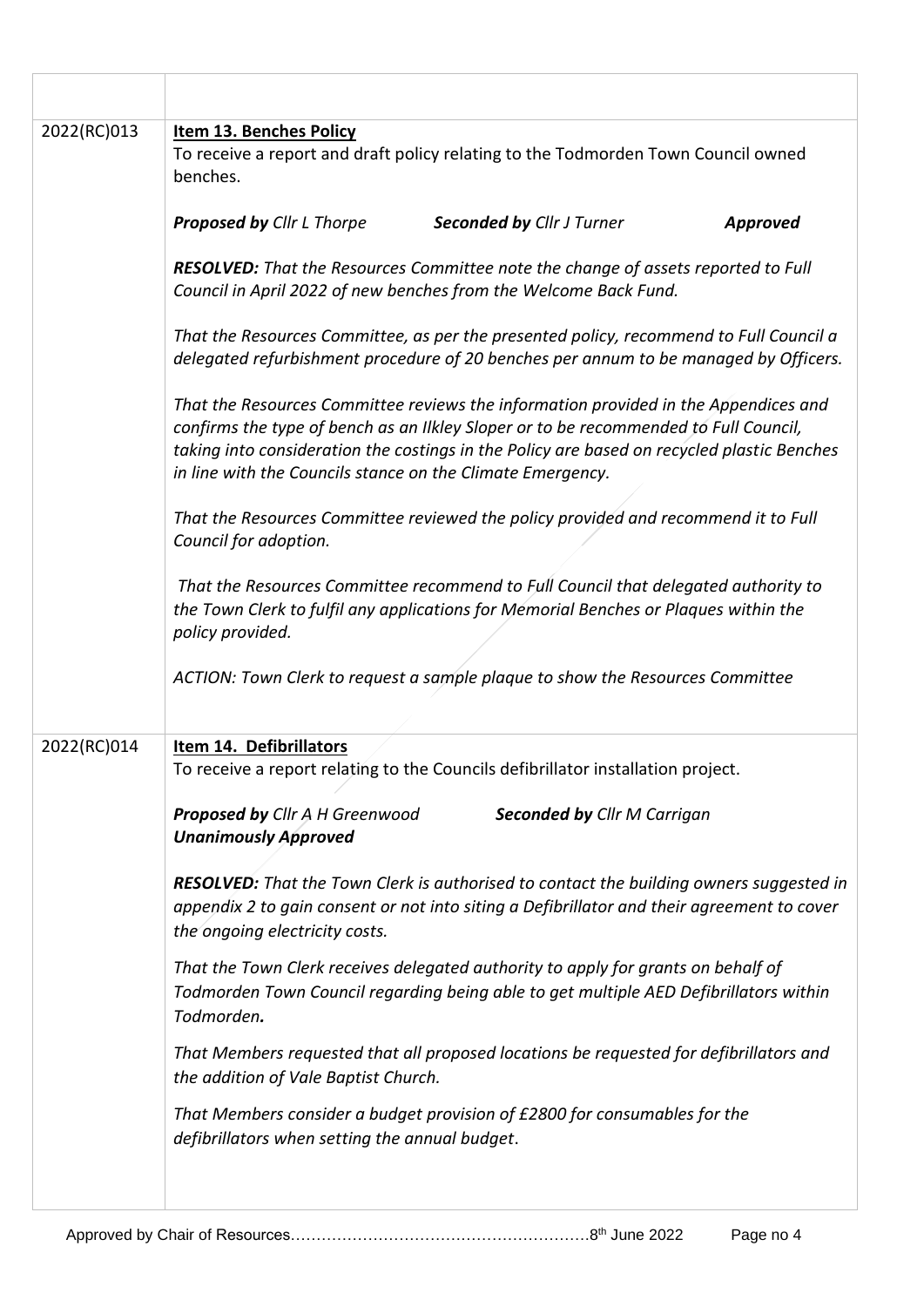| 2022(RC)015 |                                                                                                                                                                                                                                                                                                                                     |                                          |                   |                                                                                                                                                                                                                                                                                                                                                                                                                                                                                                                                                                                                                                                                                                                      |                             |  |  |
|-------------|-------------------------------------------------------------------------------------------------------------------------------------------------------------------------------------------------------------------------------------------------------------------------------------------------------------------------------------|------------------------------------------|-------------------|----------------------------------------------------------------------------------------------------------------------------------------------------------------------------------------------------------------------------------------------------------------------------------------------------------------------------------------------------------------------------------------------------------------------------------------------------------------------------------------------------------------------------------------------------------------------------------------------------------------------------------------------------------------------------------------------------------------------|-----------------------------|--|--|
|             | Item 15. Towns Deal Fund - Decision required<br>To receive a report and progress update on the Centre Vale Park Projects element of the<br><b>Towns Deal Fund</b>                                                                                                                                                                   |                                          |                   |                                                                                                                                                                                                                                                                                                                                                                                                                                                                                                                                                                                                                                                                                                                      |                             |  |  |
|             |                                                                                                                                                                                                                                                                                                                                     | <b>Proposed by Cllr M Carrigan</b>       |                   | <b>Seconded by Cllr P Taylor</b>                                                                                                                                                                                                                                                                                                                                                                                                                                                                                                                                                                                                                                                                                     | <b>Unanimously Approved</b> |  |  |
|             | <b>RESOLVED:</b> Members noted the progress report and resolved that delegated authority is<br>given to the Town Clerk in consultation with the Chair of Resources to issue appointment<br>letters for professional services to be provided to the Town Council and the related<br>budget codes be set up for the £26,003 received. |                                          |                   |                                                                                                                                                                                                                                                                                                                                                                                                                                                                                                                                                                                                                                                                                                                      |                             |  |  |
|             |                                                                                                                                                                                                                                                                                                                                     | Proposed by Cllr D Skelton               |                   | <b>Seconded by Cllr S Martin</b>                                                                                                                                                                                                                                                                                                                                                                                                                                                                                                                                                                                                                                                                                     | <b>Unanimously Approved</b> |  |  |
|             | <b>RESOLVED:</b> That the Resources Committee recommend to Full Council, that asset<br>transfers will be considered if it supports the project on the same conditions and principle<br>of the wheels park project.                                                                                                                  |                                          |                   |                                                                                                                                                                                                                                                                                                                                                                                                                                                                                                                                                                                                                                                                                                                      |                             |  |  |
|             |                                                                                                                                                                                                                                                                                                                                     | <b>Proposed by Cllr D Skelton</b>        |                   | <b>Seconded by Cllr S Martin</b>                                                                                                                                                                                                                                                                                                                                                                                                                                                                                                                                                                                                                                                                                     | <b>Unanimously Approved</b> |  |  |
|             |                                                                                                                                                                                                                                                                                                                                     |                                          |                   | <b>RESOLVED:</b> That the Resources Committee recommend to Full Council that the Town<br>Council would front some of the requirements for grant applications for this project.                                                                                                                                                                                                                                                                                                                                                                                                                                                                                                                                       |                             |  |  |
| 2022(RC)016 | <u>Item 16. Grant Awards feedback - for information</u><br>To receive any feedback on the current policy and process.                                                                                                                                                                                                               |                                          |                   |                                                                                                                                                                                                                                                                                                                                                                                                                                                                                                                                                                                                                                                                                                                      |                             |  |  |
|             | Ref                                                                                                                                                                                                                                                                                                                                 | <b>Applicant</b>                         | Amount<br>awarded | <b>Purpose</b>                                                                                                                                                                                                                                                                                                                                                                                                                                                                                                                                                                                                                                                                                                       |                             |  |  |
|             | 16a                                                                                                                                                                                                                                                                                                                                 | Upper<br>Calder<br>Valley<br>Renaissance | £2689             | Security fencing and sewage pump system<br>repairs                                                                                                                                                                                                                                                                                                                                                                                                                                                                                                                                                                                                                                                                   |                             |  |  |
|             | 16 <sub>b</sub>                                                                                                                                                                                                                                                                                                                     | Todmorden<br><b>Bowls</b><br>Association | £2120             | The local community has been made aware of<br>new activity of the Bowls Club. Schools and<br>youth groups are coming on board in the<br>summer term 2022. Increased usage of the<br>bowling greens is readily apparent. Facebook<br>group has over 300 members. New bowlers<br>are joining the club, buying their own bowls,<br>continuing to borrow others, bowling at other<br>times. Visits from other clubs are being<br>planned. Refugees holiday schemes have been<br>hosted. Large regional and national events are<br>in the calendar. Well over 400 new bowlers<br>have developed new skills. Involvement of<br>local high school, primary schools and other<br>youth groups. Five coaches are in training. |                             |  |  |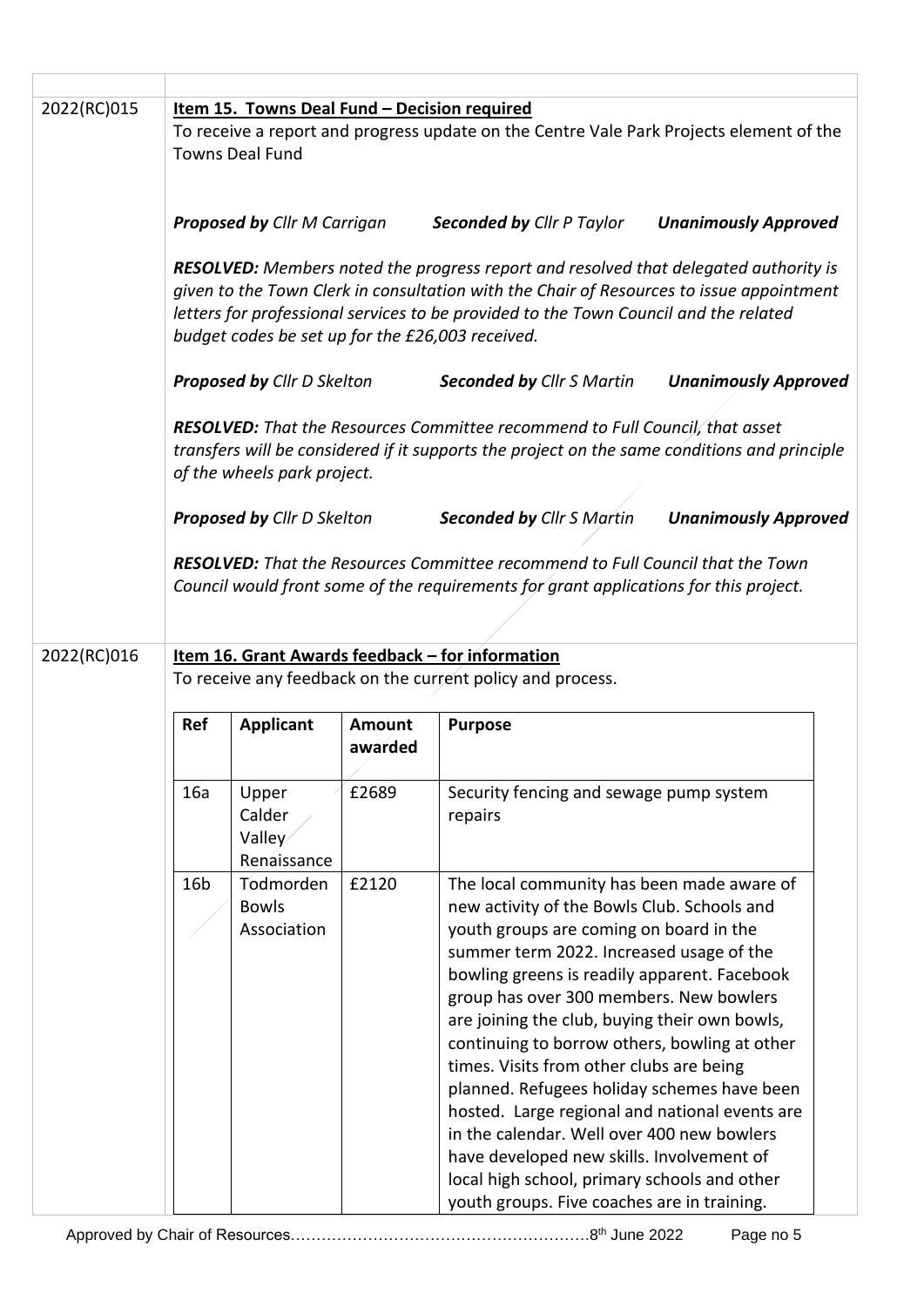|             |                                                                                                                                                                                                                                                                                                                                                                                                                                                                     |                                             |                            | Demonstrating use of disabled aids is<br>attracting local and national attention. One<br>new bowling team created, playing in the<br>Todmorden League, fertiliser on greens for<br>first time in twelve years - showing a dramatic<br>difference already. All this, with six months off<br>for the winter break since the award was<br>granted.                                                                              |  |
|-------------|---------------------------------------------------------------------------------------------------------------------------------------------------------------------------------------------------------------------------------------------------------------------------------------------------------------------------------------------------------------------------------------------------------------------------------------------------------------------|---------------------------------------------|----------------------------|------------------------------------------------------------------------------------------------------------------------------------------------------------------------------------------------------------------------------------------------------------------------------------------------------------------------------------------------------------------------------------------------------------------------------|--|
|             | 16c                                                                                                                                                                                                                                                                                                                                                                                                                                                                 | Cornholme<br>&<br>Portsmouth<br>Old Library | £3000                      | Members are updated on with further investigation<br>that the Cornholme & Portsmouth Old Library had<br>an underspend on the grant allocated and the<br>Council agreed that this could be added to the<br>restricted funds for the foodbank this is evident in<br>the evidence provided. Their feedback form was<br>returned to the Council and was reviewed at the<br>Amenities committee on the 6 <sup>th</sup> June 2019. |  |
|             |                                                                                                                                                                                                                                                                                                                                                                                                                                                                     |                                             |                            | Proposed by Cllr A H Greenwood Seconded by Cllr M Carrigan Unanimously Approved<br>RESOLVED: That Members received the above information en bloc and accepted it.                                                                                                                                                                                                                                                            |  |
| 2022(RC)017 | <u>Item 17. Grant Applications - for decision</u><br>To note the current budget before considering whether to approve any grant<br>applications enclosed:<br>Note: The Committee has the power to approve grant applications up to a maximum<br>amount of £3,000 for any one individual application but subject to being within the<br>overall budget set by Full Council. Any grants exceeding this threshold must be<br>recommended to Full Council for approval. |                                             |                            |                                                                                                                                                                                                                                                                                                                                                                                                                              |  |
|             |                                                                                                                                                                                                                                                                                                                                                                                                                                                                     |                                             |                            |                                                                                                                                                                                                                                                                                                                                                                                                                              |  |
|             | Ref                                                                                                                                                                                                                                                                                                                                                                                                                                                                 | <b>Applicant</b>                            | <b>Amount</b><br>Requested | <b>Purpose</b>                                                                                                                                                                                                                                                                                                                                                                                                               |  |
|             | 17a                                                                                                                                                                                                                                                                                                                                                                                                                                                                 | Todmorden                                   | £5,528                     | Todmorden in Bloom Summer Planting and                                                                                                                                                                                                                                                                                                                                                                                       |  |
|             |                                                                                                                                                                                                                                                                                                                                                                                                                                                                     | in Bloom                                    |                            | Watering and Garden competition prize giving.                                                                                                                                                                                                                                                                                                                                                                                |  |
|             | 17 <sub>b</sub>                                                                                                                                                                                                                                                                                                                                                                                                                                                     | Age                                         | £840                       | Sitting exercise classes for the Elderly                                                                                                                                                                                                                                                                                                                                                                                     |  |
|             |                                                                                                                                                                                                                                                                                                                                                                                                                                                                     | Concern                                     |                            |                                                                                                                                                                                                                                                                                                                                                                                                                              |  |
|             |                                                                                                                                                                                                                                                                                                                                                                                                                                                                     | Todmorden                                   |                            |                                                                                                                                                                                                                                                                                                                                                                                                                              |  |
|             | 17c                                                                                                                                                                                                                                                                                                                                                                                                                                                                 | Upper<br>Calder                             | £1404                      | Purchase 1 pair of football goalposts                                                                                                                                                                                                                                                                                                                                                                                        |  |
|             |                                                                                                                                                                                                                                                                                                                                                                                                                                                                     | Valley                                      |                            |                                                                                                                                                                                                                                                                                                                                                                                                                              |  |
|             |                                                                                                                                                                                                                                                                                                                                                                                                                                                                     | Renaissance                                 |                            |                                                                                                                                                                                                                                                                                                                                                                                                                              |  |
|             |                                                                                                                                                                                                                                                                                                                                                                                                                                                                     |                                             |                            | <b>RESOLVED:</b> That the grant application for £5528, from Todmorden in Bloom be<br>recommended to Full Council for approval and thanked them for their hard work.                                                                                                                                                                                                                                                          |  |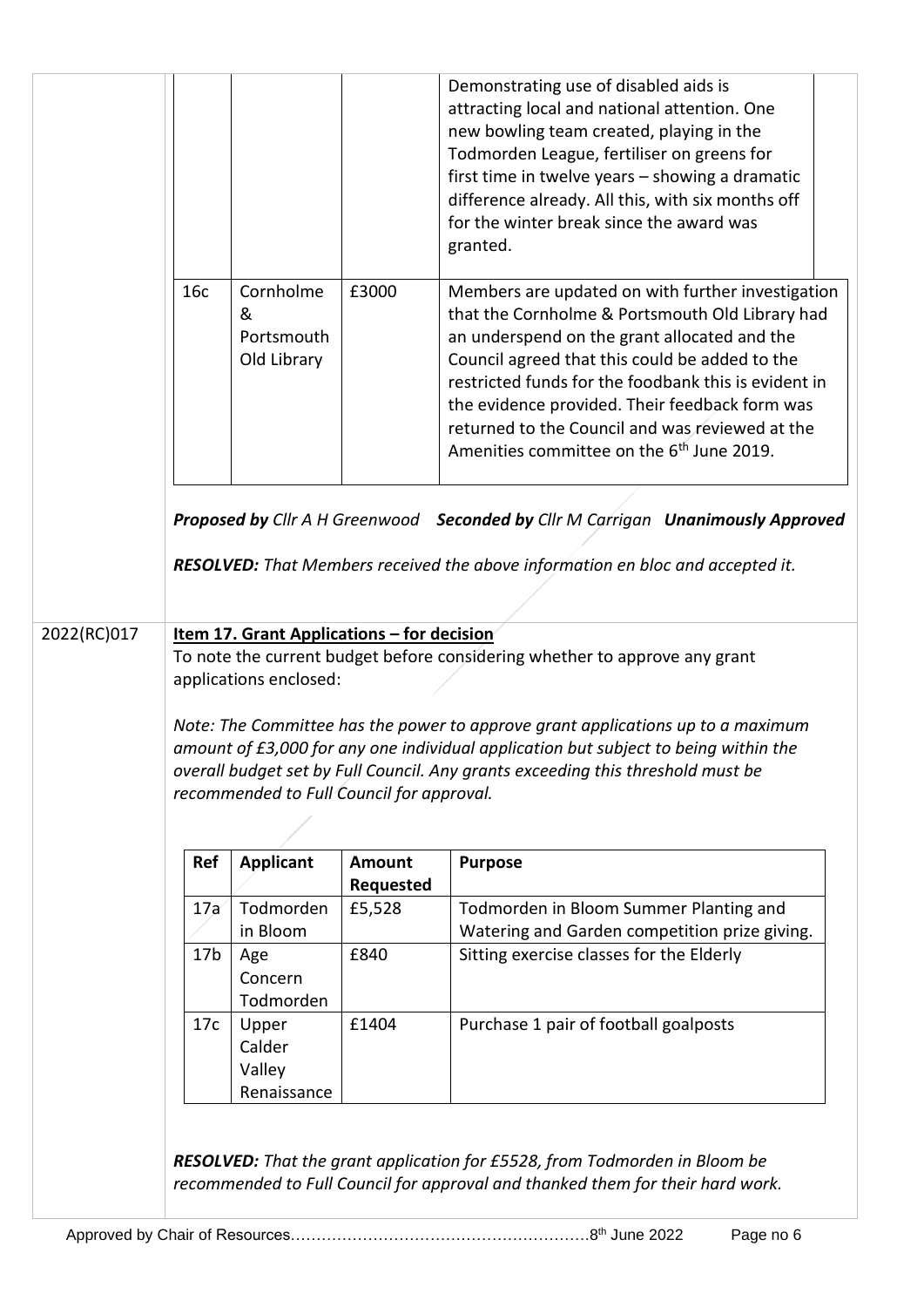|             | Proposed by Cllr M Carrigan Seconded by Cllr A H Greenwood Unanimously Approved                                                                                                                                                                                                     |
|-------------|-------------------------------------------------------------------------------------------------------------------------------------------------------------------------------------------------------------------------------------------------------------------------------------|
|             | RESOLVED That the grant application for £840, from Age Concern Todmorden is<br>approved.                                                                                                                                                                                            |
|             | <b>Proposed by Cllr P Taylor Seconded by Cllr L Thorpe</b><br><b>Unanimously Approved</b>                                                                                                                                                                                           |
|             | RESOLVED That the grant application for £1404, from UCVR be approved subject to them<br>received the other funding they have applied for as match funding and proof of this be<br>presented to the Town Clerk before payment is made.                                               |
|             | <b>Proposed by Cllr P Taylor</b><br><b>Seconded by Cllr M Carrigan Approved</b>                                                                                                                                                                                                     |
| 2022(RC)018 | Item 18. Grants Policy for review - for decision<br>To receive a review of the grants policy following feedback and to consider the proposed<br>changes to the process.                                                                                                             |
|             | <b>Proposed by Cllr D Skelton</b><br><b>Seconded by Cllr A Hollis</b><br><b>Unanimously Approved</b>                                                                                                                                                                                |
|             | RESOLVED: That Members recommend the updated Grant Application forms for approval<br>to Full Council.                                                                                                                                                                               |
| 2022(RC)019 | Item 19. Vale Land - for decision                                                                                                                                                                                                                                                   |
|             | To receive two reports outlining options for consideration.<br>Vale Land - Rear Parcel of Land Disposal Report<br>19a                                                                                                                                                               |
|             | <b>Proposed by Cllr D Skelton</b><br><b>Seconded by Cllr L Thorpe</b><br><b>Unanimously Approved</b>                                                                                                                                                                                |
|             | RESOLVED: That Members considered whether they wish to dispose of this rear parcel of<br>land to the Baptist Church by way of gift and if so what amount of financial clawback on<br>subsegent sale should be applied and that this be recommended to Full Council for<br>approval. |
|             | Vale Land - Community Garden<br>19 <sub>b</sub>                                                                                                                                                                                                                                     |
|             | <b>Proposed by Cllr D Skelton</b><br><b>Seconded by Cllr P Ripley</b><br><b>Unanimously Approved</b>                                                                                                                                                                                |
|             | <b>RESOLVED:</b> That research be carried out within community to establish both need and<br>support for such an initiative.                                                                                                                                                        |
|             | That any such scheme be introduced subject to a formally constituted body being<br>established within the community and a formal management agreement being entered<br>into with the Town Council to take forward the day to day practical management of the<br>site.               |
| 2022(RC)020 | Item 20 Update and handover of Projects/Outstanding Work progress - for<br>Information                                                                                                                                                                                              |